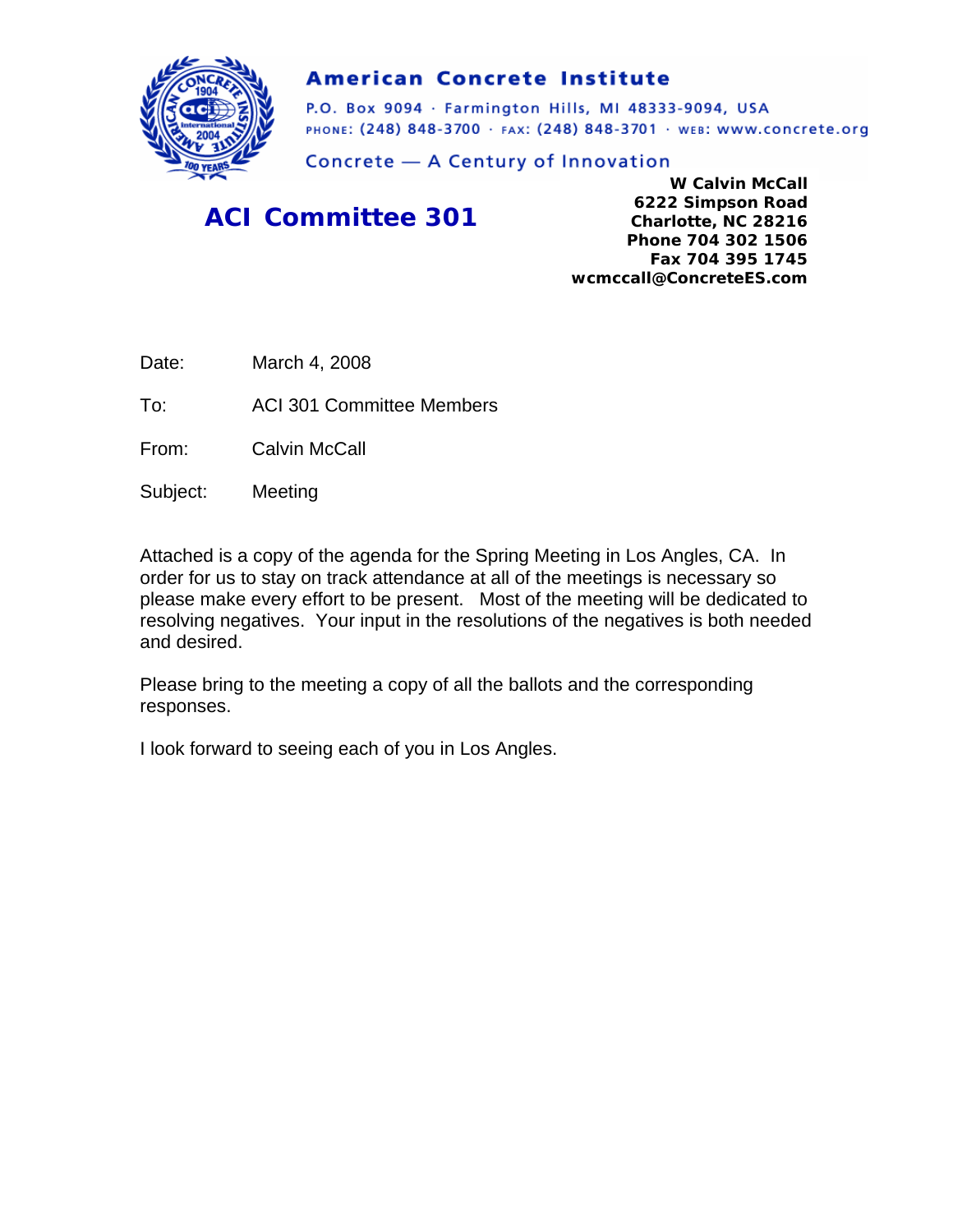## **ACI 301 - Specifications for Structural Concrete Agenda**

| Saturday, March 29, 2008      | $1:00$ PM $-6:00$ PM   | <b>OLYMPIC 2</b>       |
|-------------------------------|------------------------|------------------------|
| <b>Sunday, March 30, 2008</b> | $8:30$ AM $-$ 10:00 AM | <b>CONSTELLATION 1</b> |
| <b>Monday, March 31, 2008</b> | $2:00$ PM $-6:30$ PM   | <b>OLYMPIC 1</b>       |

- 1. Call to Order
- 2. Introduction of Members
- 3. Announcements
	- a) Next meeting–November  $2^{nd}$  through  $6^{th}$ , 2008 in St Louis, MO
	- b) Changes in membership
	- c) Roster update
	- d) Web site
	- e) Other Announcements
- 4. Convention Goals
	- a) Resolve outstanding negatives of previous ballots
	- b) Tolerances
- 5. Subcommittee Reports:
	- a) 301 A General Requirements, Definitions, and Tolerances
	- b) 301 B Formwork and Reinforcement
	- c) 301 C Concrete Mixtures, Handling, Placing, Consolidating, and Curing
	- d) 301 D Lightweight and Massive Concrete
	- e) 301 E Prestressed Concrete
	- f) 301 F Precast Concrete Panels
	- g) 301 G Shrinkage Compensating Concrete and Industrial Floor Slabs
	- h) 301 H Tilt-Up Construction and Architectural Concrete
- 6. Old Business
- 7. New Business
- 8. Adjourn